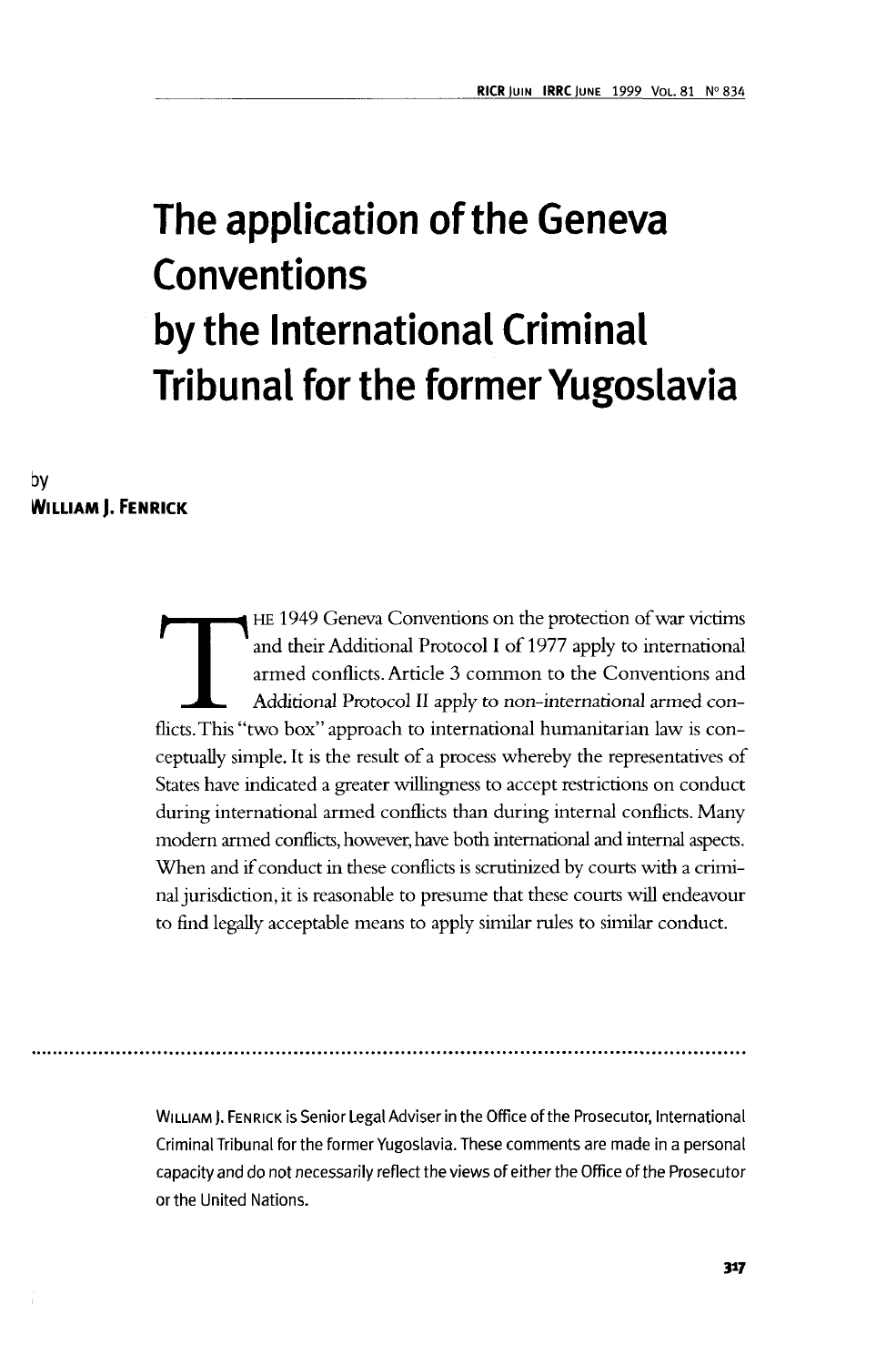The experience of the International Criminal Tribunal for the former Yugoslavia (ICTY) with the issue of conflict classification and the related issue of determining applicable law should be of interest to all those concerned with the application of international humanitarian law by criminal courts. As long as humanitarian law remains in two boxes, courts which address criminal responsibility in complex modern conflicts will be compelled to undergo similar analytical contortions.

Article 2 of the ICTY Statute gives the Tribunal the power to prosecute persons committing or ordering to be committed grave breaches of the 1949 Geneva Conventions. Article 2 common to these Conventions indicates that the Conventions apply in their entirety to all armed conflicts involving one or more High Contracting Parties on each side; to all cases of total or partial occupation of the territory of a High Contracting Party by the forces of another High Contracting Party; and to armed conflicts involving powers which are not parties to the Conventions if those powers accept and apply the provisions thereof. A reasonable argument can be made that the grave breach provisions are part of customary law and apply to all international armed conflicts. In any event, the Geneva Conventions applied throughout the territory of the former Yugoslavia during the period of conflict as a matter of treaty obligation. It should also be noted that their Article 3, which applies to non-international armed conflicts, encourages parties to such conflicts to enter into special agreements to bring into force all or part of the Conventions' other provisions. All the parties to the conflict entered into a web of special agreements under the auspices of the International Committee of the Red Cross pursuant to Article 3 common to the 1949 Geneva Conventions or to other general principles of international humanitarian law.

Unfortunately, simply stating that the sovereign entities in the territory of the former Yugoslavia were bound by the Geneva Conventions as a matter of treaty or custom does not resolve the issue of whether or not the grave breach provisions were relevant. At various times, (a) the Socialist Federal Republic ofYugoslavia (SFRY), which was succeeded on 29 April 1992 by the Federal Republic ofYugoslavia (FRY), was engaged in armed conflict against one or more of its neighbours: Slovenia, Croatia, Bosnia and Bosnia and Herzegovina; (b) Croatia was engaged in armed conflict against the SFRY, the "Republic of Serbian Krajina", the FRY, and Bosnia-Herzegovina; (c) the latter was engaged in armed conflict against the SFRY,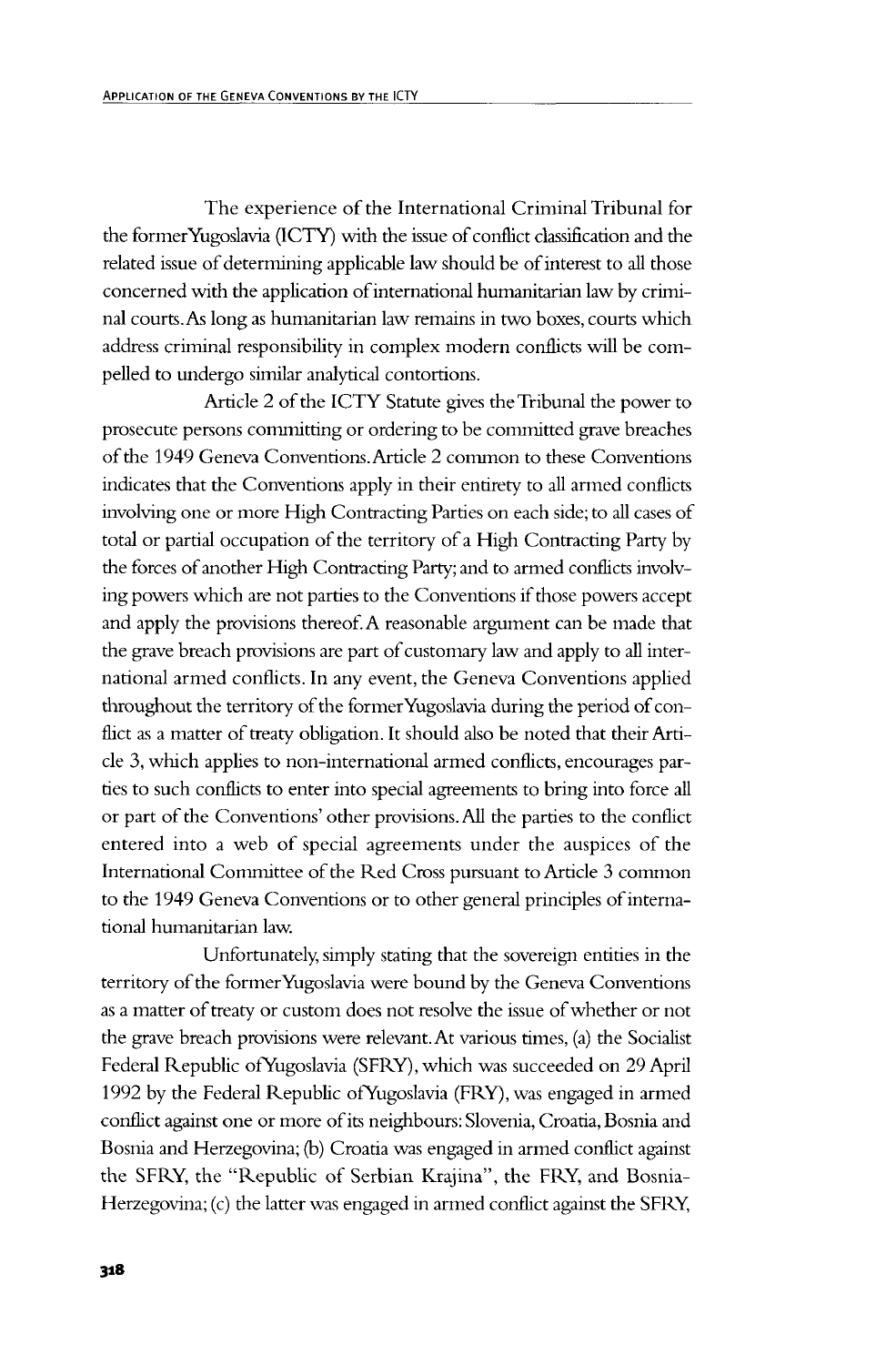the FRY, the Republika Srpska, Croatia, the HVO (the Bosnian Croat entity), and the Bosnian Muslim faction controlled by Fikret Abdic; and (d) Slovenia was engaged in armed conflict with the SFRY.

One is tempted to cut the Gordian knot and simply argue that all the fighting that occurred in the territory of the former Yugoslavia between 1991 and 1995 was part of one large international armed conflict. It is difficult, however, to fit all the fighting into such a framework. For example, it is difficult to see how the fighting between the Bosnian government and the Abdic faction can be regarded as part of an international conflict.The most bizarre incident to date involving the conflict classification issue occurred during the Blaskic Trial when a witness testified that Bosnian Croat forces, theoretically engaged in a conflict with Bosnian Serb forces, opened their lines temporarily to allow Bosnian Serb tanks access to a location where they could shell Bosnian Muslim positions. Once the task was completed, the Bosnian Serb tanks went back to their own side of the confrontation line and recommenced firing at Bosnian Croat forces.There are times when the events in the territory of the former Yugoslavia appear to bear more similarities to those of the Thirty Years War in the 17th century than to contemporary conflicts.

### **Standards for the classification of armed conflicts**

The decision on the *Defence Motion for Interlocutory Appeal on Jurisdiction* (hereinafter *Tadic Jurisdiction Decision*) rendered on 2 October 1995 gave the Appeals Chamber a first opportunity to address the issue of conflict classification.1 The offences with which Tadic was charged occurred in Bosnia and Herzegovina in 1992; they involved a Bosnian Serb perpetrator and Bosnian Croat or Muslim victims.

At the trial level, the defence argued that the conflict in question was not international and that there were no Article 3 agreements bringing the grave breach provisions into effect. The prosecutor argued that for a variety of reasons the conflict was international and, to the extent that the conflict had internal aspects, the grave breach provisions applied as a result of relevant Article 3 agreements.The United States, in an *amicus* brief, argued that the events in the former Yugoslavia should be regarded as parts of a

Motion for Interlocutory Appeal on Jurisdiction (The sion reprinted in 35 I.L.M., 1996, p. 32. Prosecutor v. Dusko Tadic), 1995 I.C.T.Y.

1 In re Dusko Tadic: Decision on the Defence No. IT-94-1-AR72 (2 October 1995). Majority deci-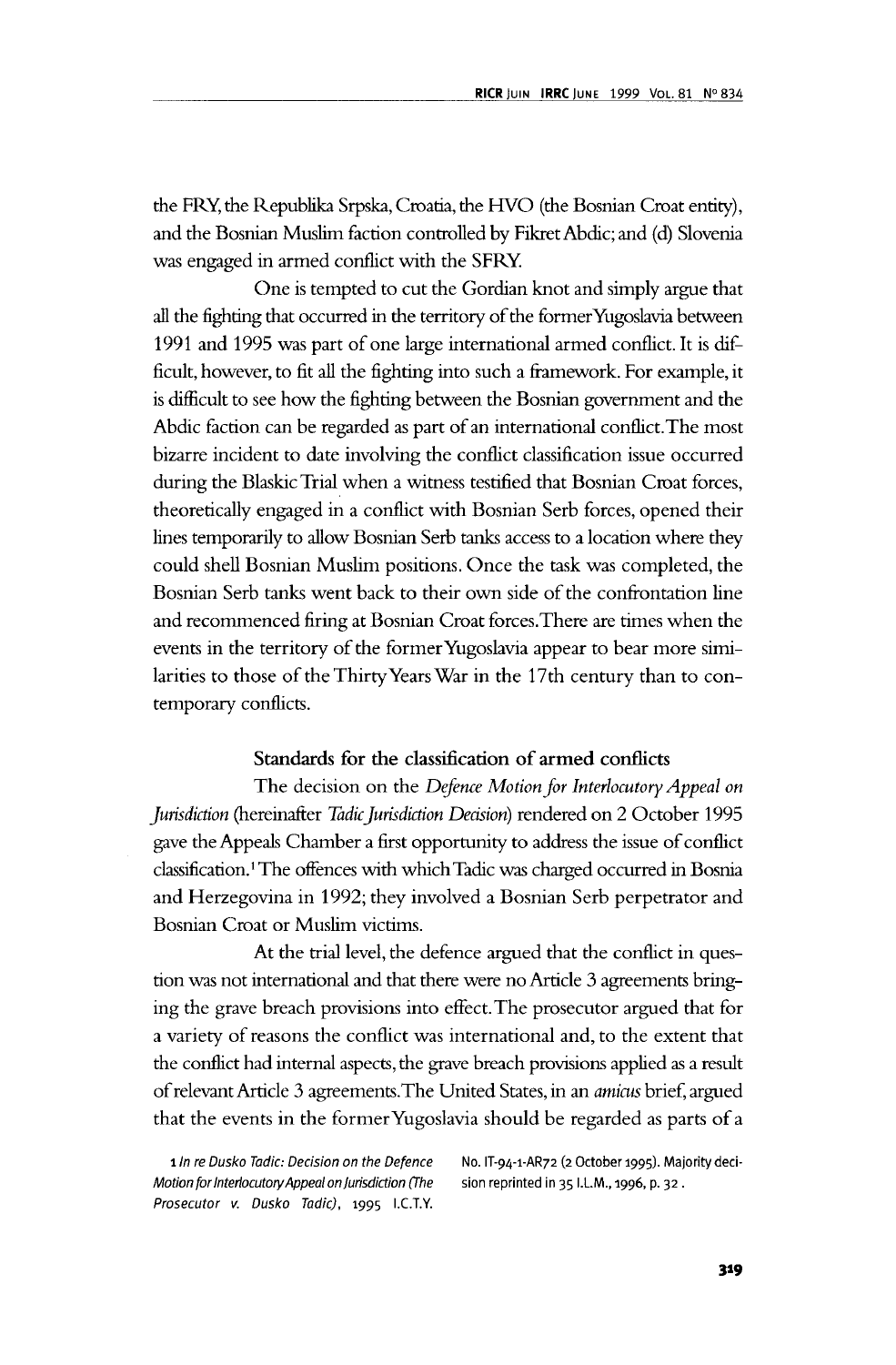single international conflict and that violations of Article 3 common to the Geneva Conventions could be prosecuted under the grave breach provisions of those Conventions. On appeal, the prosecution also argued that the Security Council had determined that the conflict in the former Yugoslavia was international and that this determination should be given full effect.

The Appeals Chamber declined to decide on the nature of the conflict, leaving the issue to be resolved as a matter of mixed fact and law by the Trial Chamber. It did indicate in its decision that classification was a complex issue and that the Security Council was also aware of this complexity:

"[W]e conclude that the conflicts in the former Yugoslavia have both internal and international aspects, that the members of the Security Council clearly had both aspects of the conflicts in mind when they adopted the Statute of the International Tribunal, and that they intended to empower the International Tribunal to adjudicate violations of humanitarian law that occurred in either context."<sup>2</sup>

The Appeals Chamber went on to adopt a relatively conservative approach to Article 2 of the ICTY Statute, deciding that "in the present state of development of the law,Article 2 of the Statute only applies to offences committed within the context of international armed conflicts".3

Although the defence would appear to have conceded the point and the prosecution argued in support of it, the Chamber was unwilling to consider the possibility of prosecuting under Article 2 of die Statute for grave breaches occurring in an internal conflict if appropriate agreements under Article 3 of the Geneva Conventions had been concluded. It did, however, envisage the possibility of such prosecution under Article 3 of the Tribunal's Statute. Implicitly, the Chamber decided that it was not possible to prosecute violations of Article 3 common to the Geneva Conventions under their grave breach provisions.The relatively cautious approach to interpretation of Article 2 of the ICTY Statute taken by the majority can be contrasted widi a much more progressive approach adopted in a separate opinion by Judge Abi-Saab. He was of die view that the Tribunal should assume jurisdiction under Article 2 of the Statute for acts committed in internal conflicts on the basis of either a new interpretation of the Geneva Conventions or the establishment of a new customary rule ancillary to those Conventions.<sup>4</sup>

2 Ibid., para. 77, p. 57. 4 Separate Opinion of Judge Abi-Saab, ibid.,  $3/bid.$  para. 84, p. 60. p. 6:  $-$  not reprinted in I.L.M.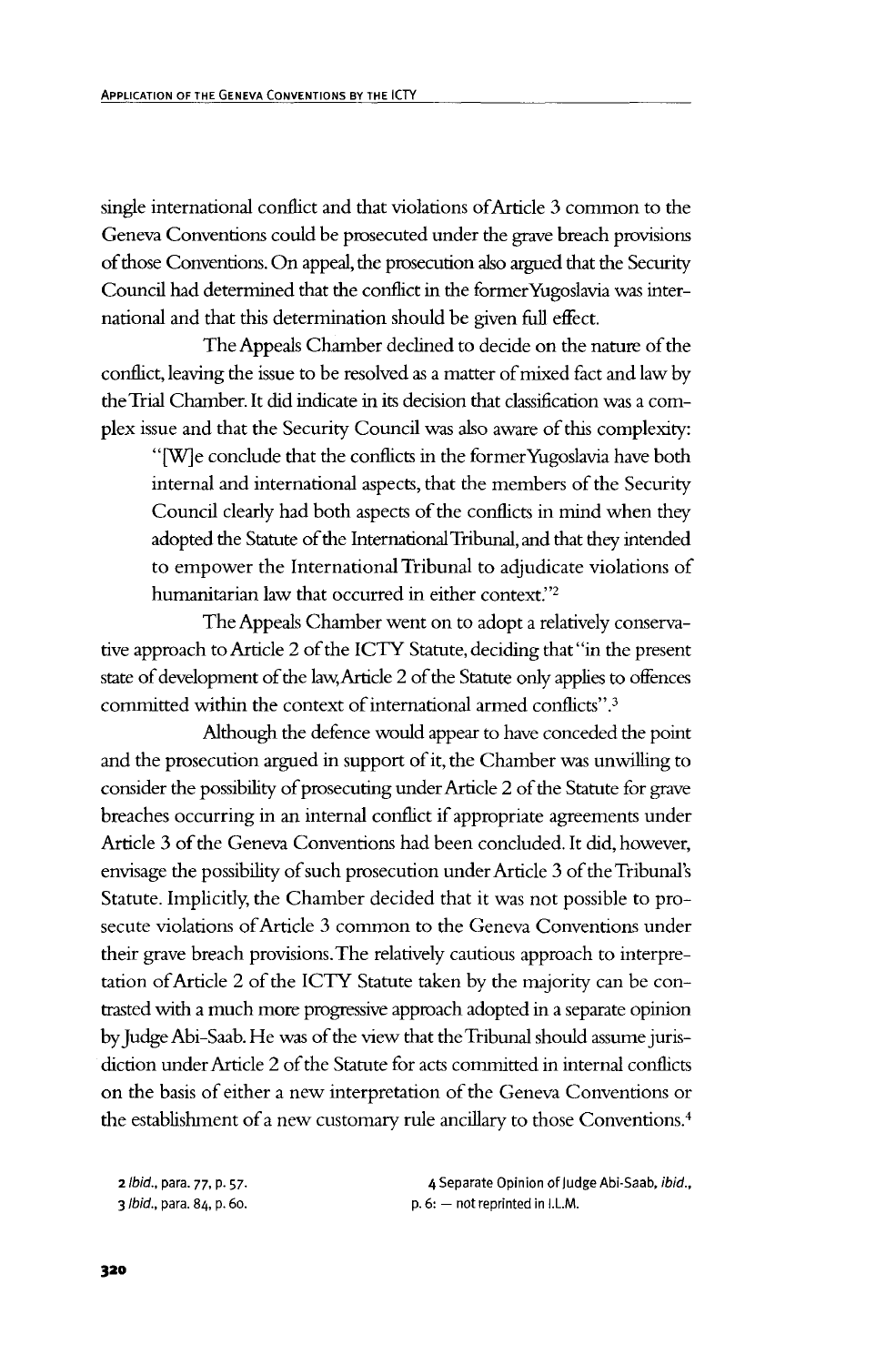The majority judgment in the *Tadic Jurisdiction Decision* set the standard for consideration by the Trial Chambers of the issue of conflict classification.

The major decisions at the trial chamber level addressing the classification issue have to date been the *Rule 61 proceeding concerning Ivica Rajk,5* the *TadicTrial Decision,<sup>6</sup>* and the *CelebidTrial Decision.<sup>7</sup> These* decisions have tended to focus on three related questions: (a) did an international conflict exist when the offences were committed? (b) was the accused linked in an appropriate fashion to one side of the international conflict? and (c) were the victims in the hands of a party to the conflict or occupying power of which they were not nationals? Most of the victims were civilians, and Article 4 of the Fourth Geneva Convention (on the protection of civilians) states that: "[p]ersons protected .... are those who ..... find themselves ... in the hands of a Party to the conflict or Occupying Power of which they are not nationals." In the absence of any other relevant international decisions, particular heed has been paid, for better or worse, to the *Nicaragua* decision of the International Court of Justice<sup>8</sup> when considering conflict classification in the *Rajic* and *Tadic* proceedings.The *Nicaragua* decision was concerned with State responsibility for violations of international humanitarian law, not with individual criminal responsibility. Further, it was concerned with the peculiar facts of the US-supported struggle of the *contras* in Nicaragua, and these facts are not necessarily similar to the facts arising in the territory of the former Yugoslavia.

In the *Rajic Rule 61 proceeding,* a trial chamber consisting of Judges McDonald, Sidhwa, andVohrah reviewed and reconfirmed an indictment against Ivica Rajic alleging that Bosnian Croat forces under his command had attacked the Bosnian Muslim village of Stupni Do on 23 October 1993 and committed several offences for which Rajic was responsible including wilful killing, a grave breach under Article 2(a) of the ICTY Statute. Bearing in mind the *Tadic Jurisdiction Decision,* the trial chamber was of the view that it was necessary to establish an undefined quantum of third-State (Croatian) involvement in the clashes between Bosnian government and

5 Prosecutor v. Ivica Rajic Review of the 7 Prosecutor v. Delalic, Mucic, Delic and Landzo, Procedure and Evidence, ICTY No. IT-95-12-R61 8 Military and Paramilitary Activities in and

Judgment, ICTY No. IT-94-I-T (7 May 1997). p. 14.

Indictment Pursuant to Rule 61 of the Rules of Judgment, ICTY No. IT-96-21-T (16 November 1998).

(13 September 1996). The against Nicaragua (Nicaragua v. United States of 6 Prosecutor v. Dusko Tadic, Opinion and America), Merits, Judgment, I.C.J. Reports 1986,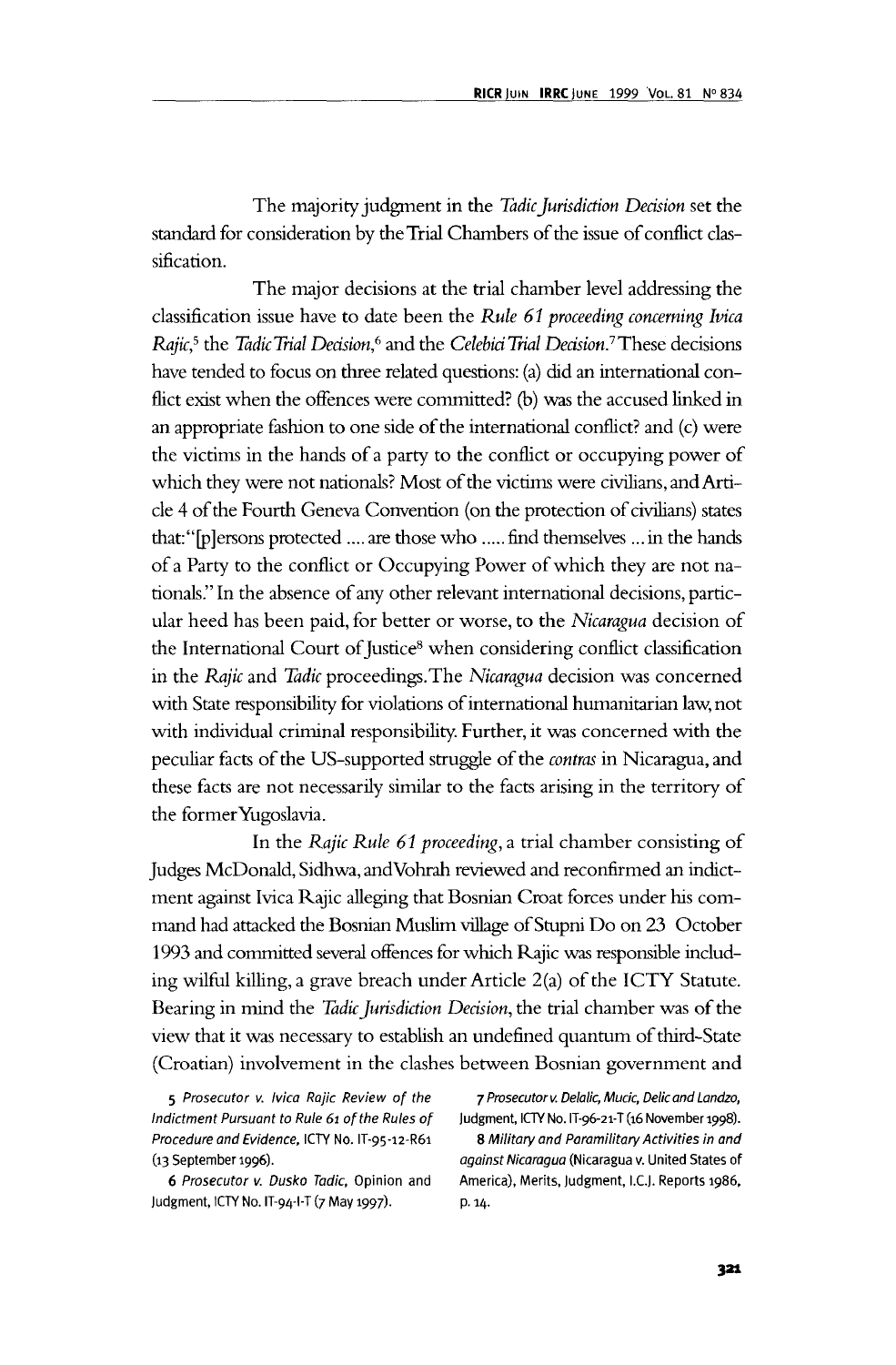Bosnian Croat (HVO) forces to convert an internal conflict into an international armed conflict.The prosecution advanced two theories. First, the conflict was international because of the direct military involvement of Croatian forces engaged in combat with Bosnian forces in Bosnia and, second, the conflict was international because, in the hostilities between Bosnia and Herzegovina and the Bosnian Croats, the Bosnian Croats were closely related to and controlled by Croatia and its armed forces.

The Chamber found that there was an international conflict between Bosnia and Herzegovina and Croatia during the appropriate period but this was not enough, by itself, to establish that grave breaches had been committed by Bosnian Croats. It was also essential to establish that Croatia exerted such political and military control over the Bosnian Croats that the latter might be regarded as an agent or extension of Croatia. After reaching this conclusion, the Chamber went on to decide that the Bosnian civilian victims were protected persons in that they were effectively "in the hands of" Croatia, a country of which they were not nationals.

The Trial Chamber in the *Tadic* case consisted of Judges McDonald,Vohrah, and Stephen. As indicated earlier,Tadic is a Bosnian Serb who committed offences against Bosnian Muslims or Croats in Bosnia and Herzegovina in the summer of 1992. In brief, the majority, consisting of Judges Vohrah and Stephen, held implicitly that the Geneva Conventions did apply in Bosnia throughout the period covered by the indictment because of an ongoing international armed conflict between Bosnia and the SFRY/FRY.<sup>9</sup> The majority then made two unsubstantiated assertions in a single paragraph: firstly that the armed forces of the Republika Srpska (Bosnian Serb army) and the Republika Srpska as such were, at least from 19 May 1992 onwards, legal entities distinct from the armed forces of the FRY and from the FRY itself, and secondly that members of the Bosnian Serb forces were nationals of Bosnia.<sup>10</sup> The date 19 May 1992 was significant as that of the dissolution of the old SFRY national army into two new components — the Bosnian Serb army and the FRY army — and the formal withdrawal of the latter from Bosnia.

Relying on these assertions the majority went on to review the *Nicaragua* case in order to determine the proper rule for applying general principles of international law relating to State responsibility for *de facto* organs

9 *Op. tit.* (note 6), paras 118-120, 569. 10 *Ibid.,* para. 584.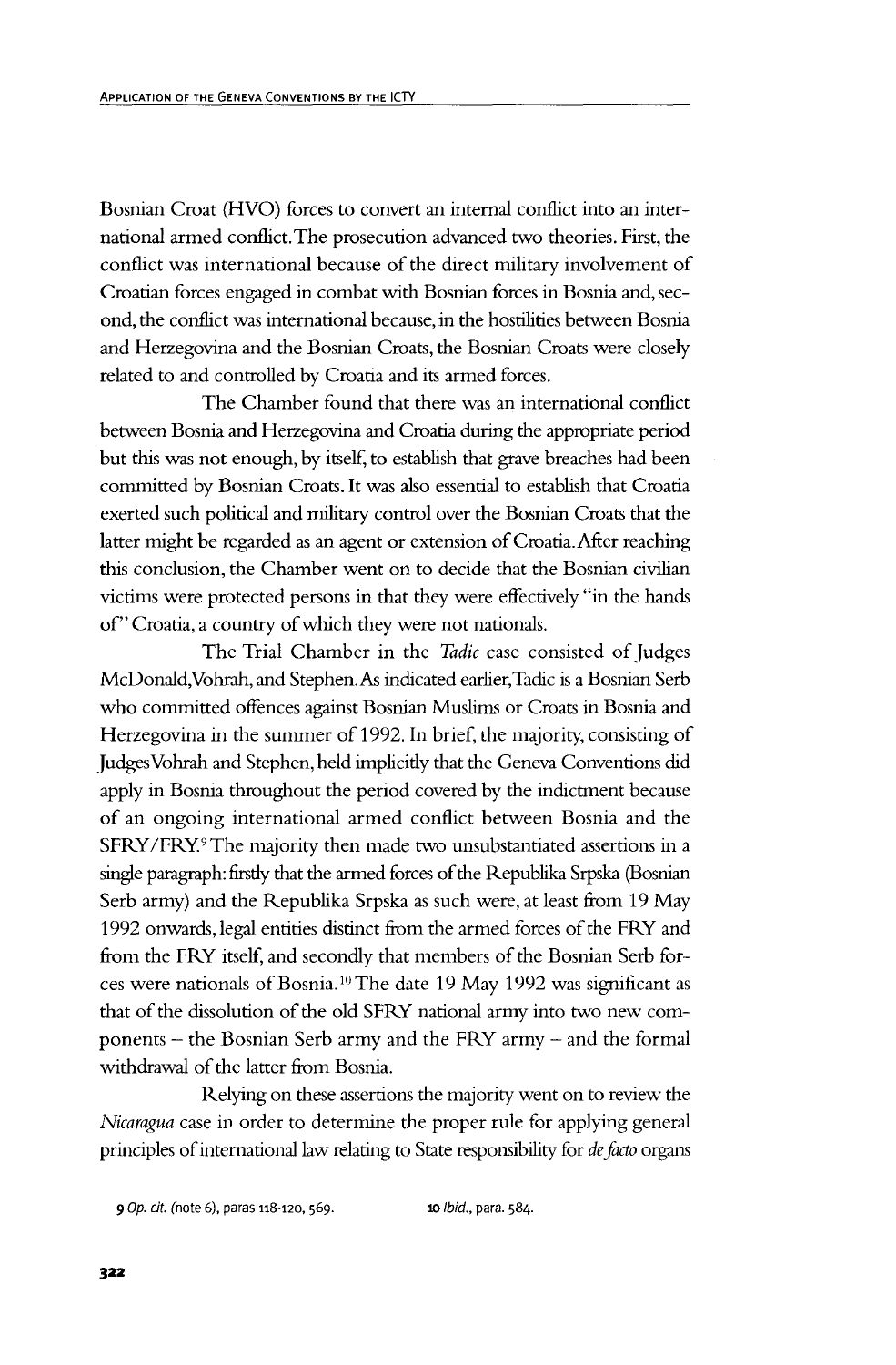or agents to the specific circumstances of rebel forces fighting a seemingly internal conflict against the recognized government of a State, but dependent on the support of a foreign power in the continuation of that conflict. The majority noted that the International Court of Justice (ICJ) had set a particularly high standard for determining whether or not the United States was responsible for the activities of the contras.The central portion of the ICJ Judgment on this point was as follows:

"585 ... United States participation, even if preponderant or decisive, in the financing, organizing, training, supplying and equipping of the *contras,* the selection of its military or paramilitary targets and the planning of the whole of its operation, is still insufficient itself, on the basis of the evidence in the possession of the Court, for the purposes of attributing to the United States the acts committed by the *contras* in the course of their military or paramilitary operations in Nicaragua .... For this conduct to give rise to legal responsibility of the United States, it would in principle have to be proved that that State had effective control of the military or paramilitary operations in the course of which the alleged violations were committed."<sup>11</sup>

The majority identified two substantial differences between the facts of the *Nicaragua* case'and the facts in the *Tadic* case. First, the Bosnian Serb army was an occupying force, not a raiding army, and second, the FRY clearly did control Bosnian Serb military activities until approximately 19 May 1992.

It was the position of the majority that the law applicable to State responsibility was also relevant to determining which body of law applied for individual criminal responsibility. In order to establish State responsibility, it was necessary to establish that the FRY exercised effective control over the Bosnian Serb army or the Republika Srpska. Logistical support, personnel support and common aims were insufficient.To establish effective control, the Prosecution must establish either that the FRY army controlled the Bosnian Serb army by giving it orders and directing its operations, or that the FRY government controlled the government of the Republika Srpska. In the view of the majority, all that the prosecution succeeded in establishing was that the Republika Srpska and the Bosnian Serb army received financial and other support from the FRY and armed forces of the FRY, and

11 Ibid., para. 585, quoting from the ICJ Nicaragua Judgment, op., cit. (note 8), para. 115.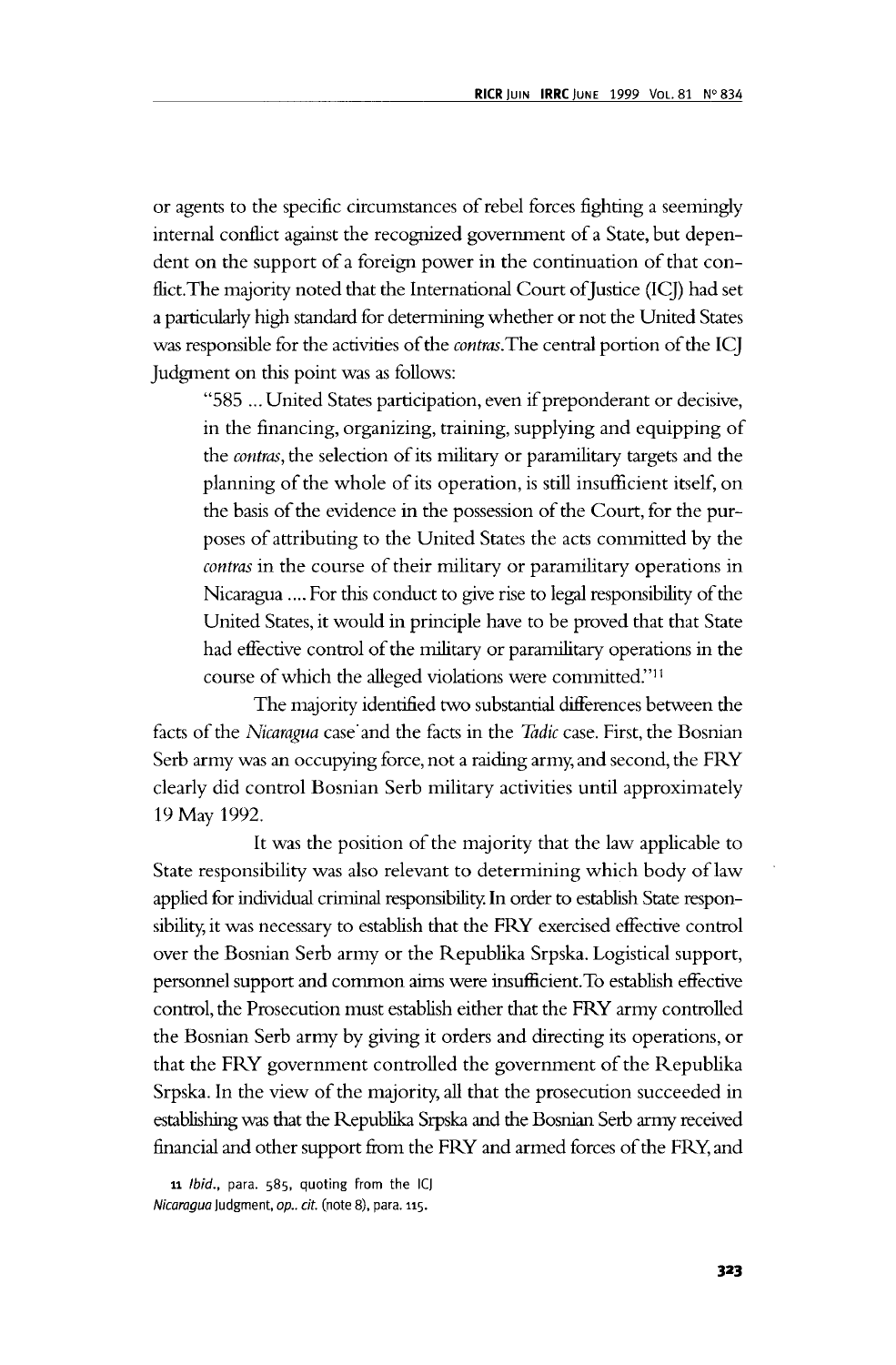that they coordinated their activities to reach common goals. This was not enough.

On the basis of its assessment of the law as contained in the *Nicaragua* decision (the effective control test) and its assessment of the facts, the majority found that the Bosnian Serb army and the Republika Srpska could not be regarded as *de facto* organs or agents of the FRY. As a consequence, the civilian victims in the *Tadic* case could not be regarded as protected persons within the meaning of the Fourth Geneva Convention, because they were not in the hands of a party — of which they were not nationals — to an armed conflict.The Bosnian victims were in the hands of their fellow Bosnian (Serb) nationals. As a consequence, the grave breach provisions of the Geneva Conventions recognized in Article 2 of the ICTY Statute did not apply.12

Judge McDonald, continuing to adopt the approach she had formulated in the *Rajic Rule 61 Proceeding,* filed a robust dissent in which she argued that the majority had misinterpreted the *Nicaragua* decision and in any event had misapplied its mistaken interpretation to the facts. In her view, *Nicaragua* established two distinct tests for attributability: effective control and agency. She summarized her analysis as follows:

"25.The separate opinion of Judge Ago [in the *Nicaragua* case], also cited by the majority, explains with lucidity the concept that a State can be found legally responsible even where this is no finding of agency. He states:

'[T]he negative answer returned by the Court to the Applicant's suggestion that the misdeeds committed by some members of the *contra* forces should be considered as acts imputable to the United States of America is likewise in conformity with the provisions of the International Law Commission's draft. It would indeed be inconsistent with the principles governing the question to regard members of the *contra* forces as persons or groups acting in the name and on behalf of the United States of America. Only in cases where certain members of those forces happened to have been specifically charged by United States authorities to commit a particular act, or to carry out a particular task of some kind on behalf of the United States, would it be possible so to regard them. Only in such instances does

12 Ibid., para 587.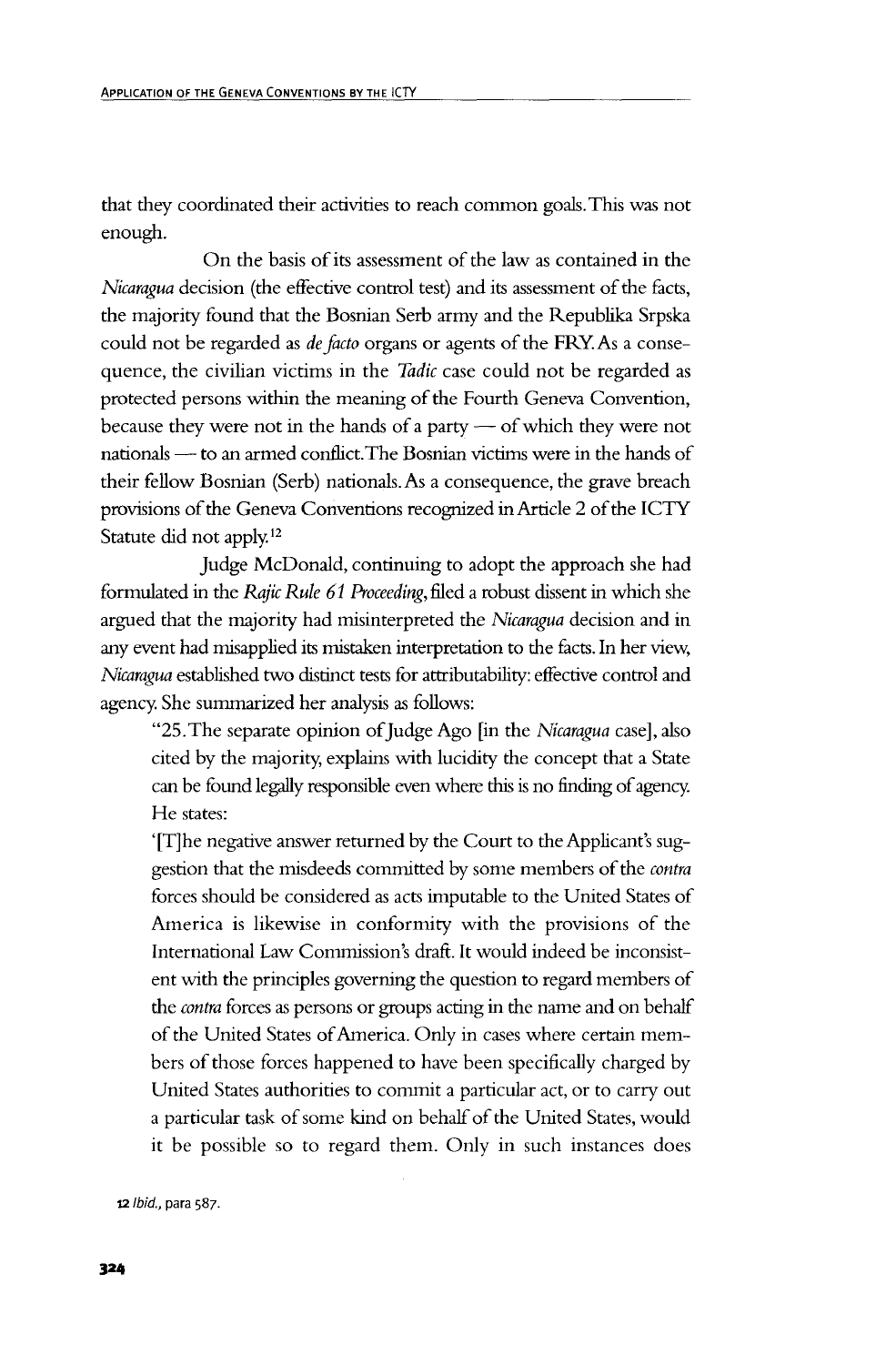international law recognize, as a rare exception to the rule, *that the conduct of persons or groups which are neither agents nor organs of a State, nor members of its apparatus even in the broadest acceptation of that term, may be held to be acts of that State.* The Judgment, accordingly, takes a correct view when, referring in particular to the atrocities, acts of violence or terrorism and other inhuman actions that Nicaragua alleges to have been committed by the *contras* against the persons and property of civilian populations, it holds that the perpetrators of these misdeeds may not be considered as having been specifically charged by United States authorities to commit them unless, in certain concrete cases, unchallengeable proof to the contrary has been supplied.<sup>13</sup>

Therefore it appears that there are two bases on which the acts of the VRS [Bosnian Serb army] could be attributed to the Federal Republic ofYugoslavia (Serbia and Montenegro): where the VRS acted as an agent of the Federal Republic of Yugoslavia (Serbia and Montenegro), which could be established by a finding of dependency on the one side and control on the other; or where the VRS was specifically charged by the Federal Republic of Yugoslavia (Serbia and Montenegro) to carry out a particular act on behalf of the Federal Republic ofYugoslavia (Serbia and Montenegro) thereby making the act itself attributable to the Federal Republic ofYugoslavia (Serbia and Montenegro). In *Nicaragua,* the court required a showing of effective control for this latter determination."

If "effective control" is the proper test, Judge McDonald, interpreting the same evidence and accepting the same facts, concluded that the FRY did effectively control the Bosnian Serb army, that the creation of that army was a legal fiction, and that the attack which provided the opportunity forTadic to commit offences had to have been planned before the Bosnian Serb army was created on 19 May 1992.14

In the *Celebid Trial Decision* addressing incidents that occurred in 1992 and involved Bosnian Serb victims and perpetrators linked to the Bosnian government, the Trial Chamber has adopted a different approach to the issue of conflict classification. It explicitly adopted the premise that "should the conflict in Bosnia and Herzegovina be international, the relevant norms of international humanitarian law apply throughout its territory

Ago, para 16 (emphasis added). (a) a set of Judge McDonald, paras 7, 8.

13 Loc. cit. (note 8), Separate Opinion of Judge 14 Op. cit. (note 6), Separate Opinion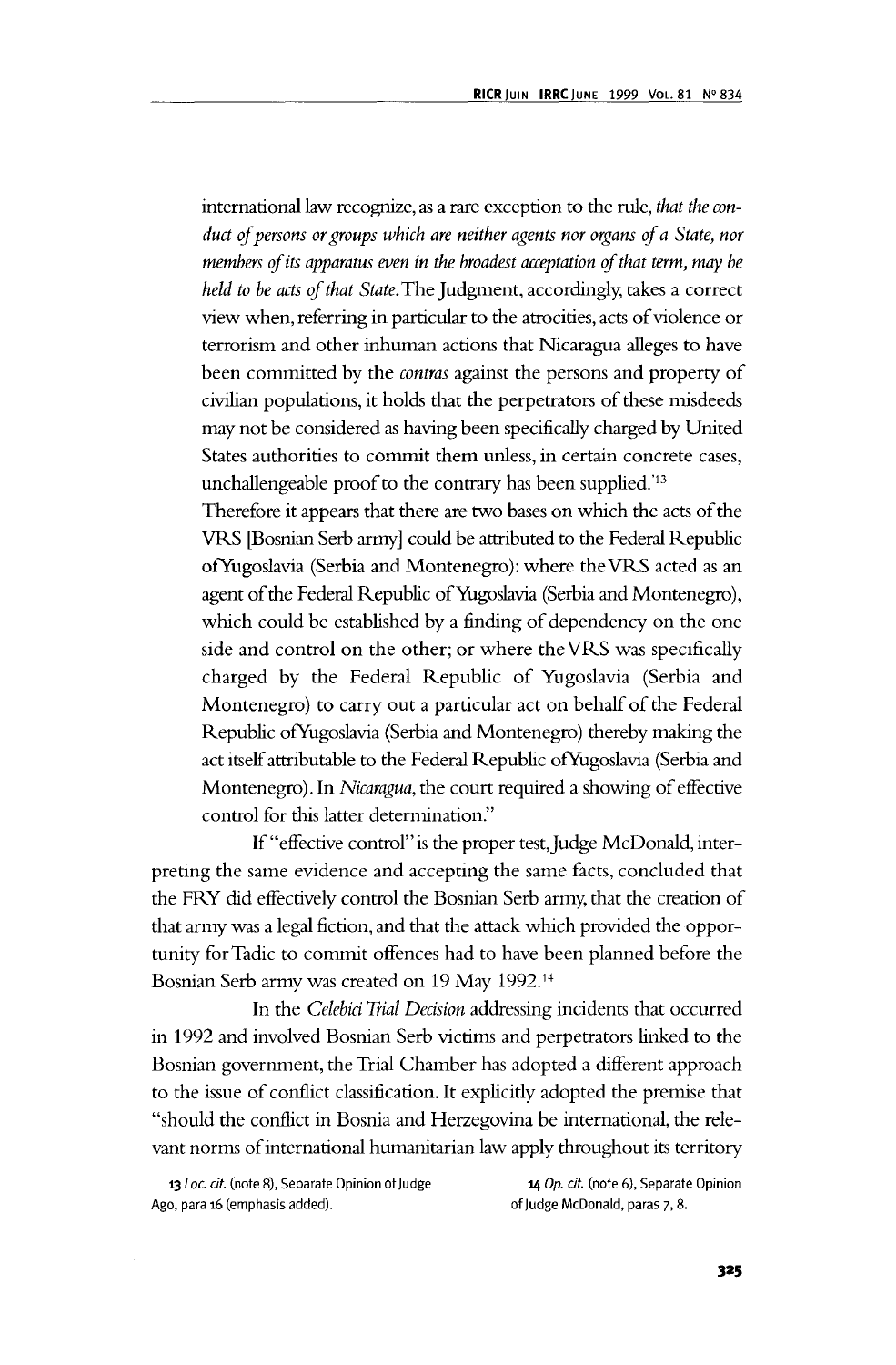until the general cessation of hostilities, unless it can be shown that the conflicts in some areas were separate internal conflicts, unrelated to the larger international armed conflict."15

The Chamber appears to have neatly side-stepped the *Nicaragua* decision and its various tests as irrelevant to the situation in Bosnia and Herzegovina and as of limited relevance to the determination of individual criminal responsibility. In lieu thereof, the Chamber considered the first relevant question to be: "Was there an international armed conflict in Bosnia and Herzegovina in May 1992 and did that conflict continue throughout the rest of that year, when the offences charged in the indictment are alleged to have been committed?"<sup>16</sup> The Chamber held that an international armed conflict existed in Bosnia-Herzegovina at the date of its recognition as an independent State on 6 April 1992 and the parties were Bosnia-Herzegovina and the FRY. Further, there was no general cessation of hostilities in Bosnia-Herzegovina until the signing of the Dayton Peace Agreement in November 1995.The Chamber went on to consider whether the nature of the conflict changed after the purported withdrawal of FRY forces in May 1992. It concluded:

"234.The Trial Chamber is in no doubt that the international armed conflict occurring in Bosnia and Herzegovina, at least from April 1992, continued throughout that year and did not alter fundamentally in its nature. The withdrawal of JNA [SFRY army] troops who were not of Bosnian citizenship, and the creation of theVRS andVJ [FRY army], constituted a deliberate attempt to mask the continued involvement of the FRY in die conflict while its Government remained in fact the controlling force behind the Bosnian Serbs. From the level of strategy to that of personnel and logistics the operations of the armed forces of the JNA persisted in all but name. It would be wholly artificial to sever the period before 19 May 1992 from the period thereafter in considering the nature of the conflict and applying international humanitarian law."

Having reached this conclusion, die Chamber went on to consider whether the victims of the alleged acts were persons protected under the Geneva Conventions. It held that none of the victims, all Bosnian Serbs, appeared to meet the criteria to be regarded as prisoners of war under the

<sup>15</sup> Op. cit. (note 7), para 209.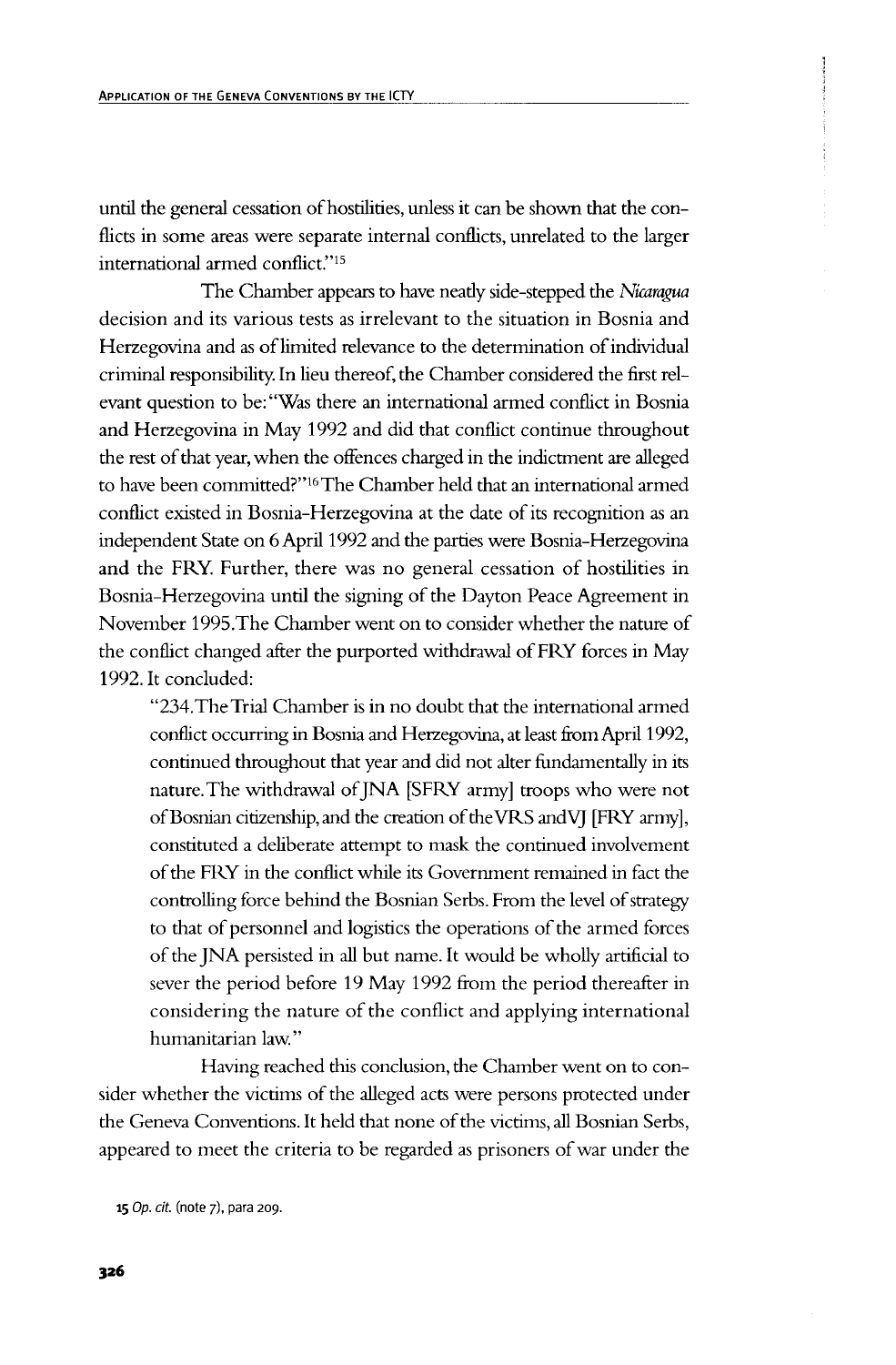Third Geneva Convention. On the other hand, at the urging of the prosecution the Chamber adopted a very progressive approach towards identifying persons protected under the Fourth Geneva Convention. Civilians protected under that Convention must be "in the hands of" a party to the conflict of which they are not nationals. It should be recollected that in the *Tadic* case, the Trial Chamber held that the victim group (Bosnian Muslims and Bosnian Croats) were not persons protected under the Fourth Convention because they were in the hands of Bosnian Serbs, a group which shared dieir Bosnian nationality. In the *Celebici case,* the Trial Chamber held that the victim group (Bosnian Serbs) should be regarded as protected persons and therefore they should not be regarded as sharing the nationality of their Bosnian Muslim and Bosnian Croat captors. Instead of taking for granted that the Bosnian Serbs automatically assumed Bosnian nationality when Bosnia and Herzegovina became an independent State, the Chamber adopted a more flexible approach, relying in particular on the ICJ decision in the *Nottebohm* case<sup>17</sup> and its requirement for an effective link, but also on the emerging right under international law to the nationality of one's own choosing in cases of State succession:

"264.The law must be applied to the reality of the situation before us and thus, to reiterate, the relevant facts are as follows:

- Upon the dissolution of the SFRY, an international armed conflict between, at least, the FRY and its forces and the authorities of the independent State of Bosnia and Herzegovina took place;

- A segment of the population of Bosnia and Herzegovina, the Bosnian Serbs, declared their independence from that State and purported to establish their own Republic which would form part of the FRY;

- The FRY armed and equipped the Bosnian Serb population and created its army, theVRS;

- In the course of military operations in the Konjic municipality, being part of this international armed conflict, the Bosnian government forces detained Bosnian Serb men and women in the Celebici prison-camp.

265.Without yet entering the discussion of whether or not their detention was unlawful, it is clear that the victims of the acts alleged in the Indictment were arrested and detained mainly on the basis of their

16 Ibid., para 211. 16 Ibid., para 211. P-4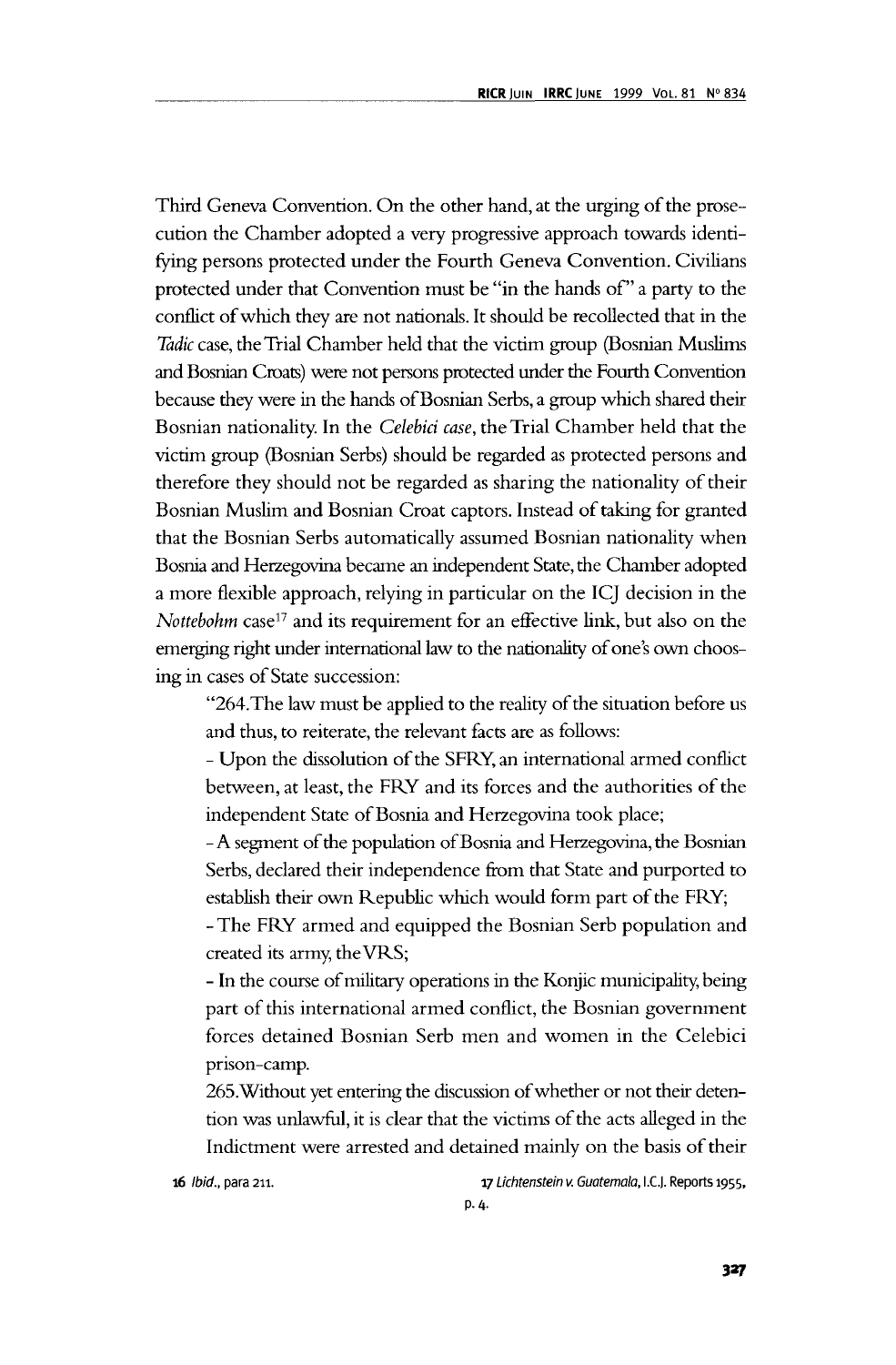Serb identity. As such, and insofar as they were not protected by any of the other Geneva Conventions, they must be considered to have been 'protected persons' within the meaning of the Fourth Geneva Convention, as they were clearly regarded by the Bosnian authorities as belonging to the opposing party in an armed conflict and as posing a threat to the Bosnian State."

#### **Further developments**

The approaches taken by the chambers in the *Tadic* and the *Cekbiti* trial decisions are diametrically opposed.The prosecution has appealed the Trial Chamber decision in Tadic, arguing that:

- the Trial Chamber erred in relying upon the *Nicaragua* case and the "effective control" test to determine the applicability of the grave breach provisions of the Geneva Conventions;
- for the grave breach provisions to be rendered applicable, the provisions of the Geneva Conventions and the relevant principles and authorities of international humanitarian law only require that the perpetrator be demonstrably linked to a party to an international armed conflict of which the victim is not a national;
- assuming the *Nicaragua* case is to be relied upon, that decision also applied an "agency" test, which is a more appropriate standard for determining the applicability of the grave breach provisions;
- in any event, assuming that the "effective control" test mentioned in the *Nicaragua* case is applicable to determining the applicability of grave breach provisions, the Trial Chamber erred in finding that this test is not satisfied on the facts of this case, which also satisfy the "agency" test outlined in the *Nicaragua* case.

The main argument advanced by the prosecution is that the *Nicaragua* case is not relevant to determining the applicability of the grave breach provisions or to determining individual criminal responsibility. It is essential to establishing the existence of an international armed conflict in Bosnia and Herzegovina at the time when Tadic is alleged to have committed his crimes. It is then necessary to establish that the perpetrator (Tadic) has a demonstrable link to one party to the international armed conflict while the victim is linked to a neutral or to a party on the other side. Further, as an aside, although Article 4 of the Fourth Geneva Convention defines "protected persons" as persons in the hands of a party of which they are not